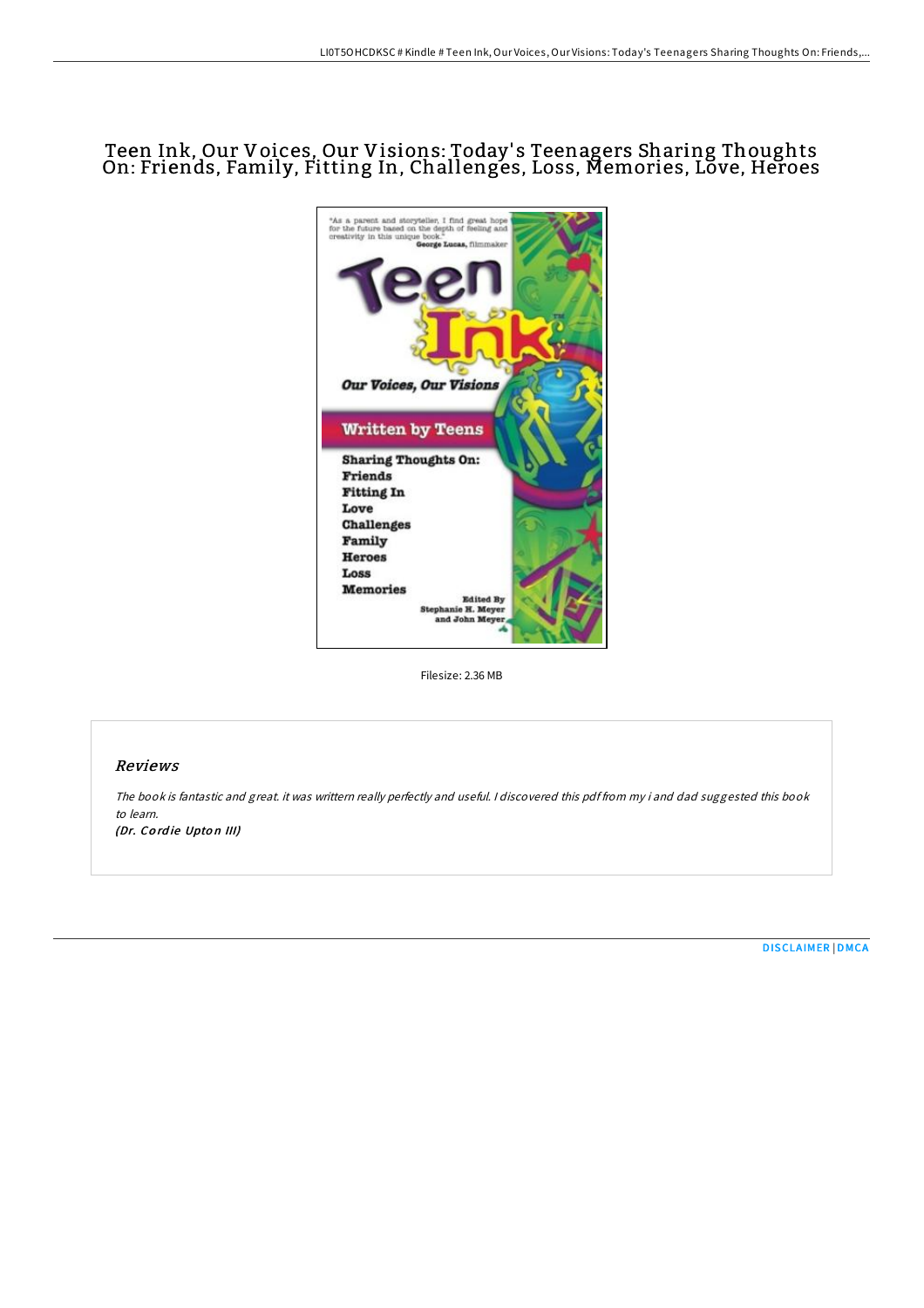## TEEN INK, OUR VOICES, OUR VISIONS: TODAY'S TEENAGERS SHARING THOUGHTS ON: FRIENDS, FAMILY, FITTING IN, CHALLENGES, LOSS, MEMORIES, LOVE, HEROES



HCI Teens, 2000. Condition: New. book.

 $\blacksquare$ Read Teen Ink, Our Voices, Our Visions: Today's Teenagers Sharing Thoughts On: Friends, Family, Fitting In, [Challeng](http://almighty24.tech/teen-ink-our-voices-our-visions-today-x27-s-teen.html)es, Loss, Memories, Love, Heroes Online Download PDF Teen Ink, Our Voices, Our Visions: Today's Teenagers Sharing Thoughts On: Friends, Family,

Fitting In, [Challeng](http://almighty24.tech/teen-ink-our-voices-our-visions-today-x27-s-teen.html)es, Loss, Memories, Love, Heroes